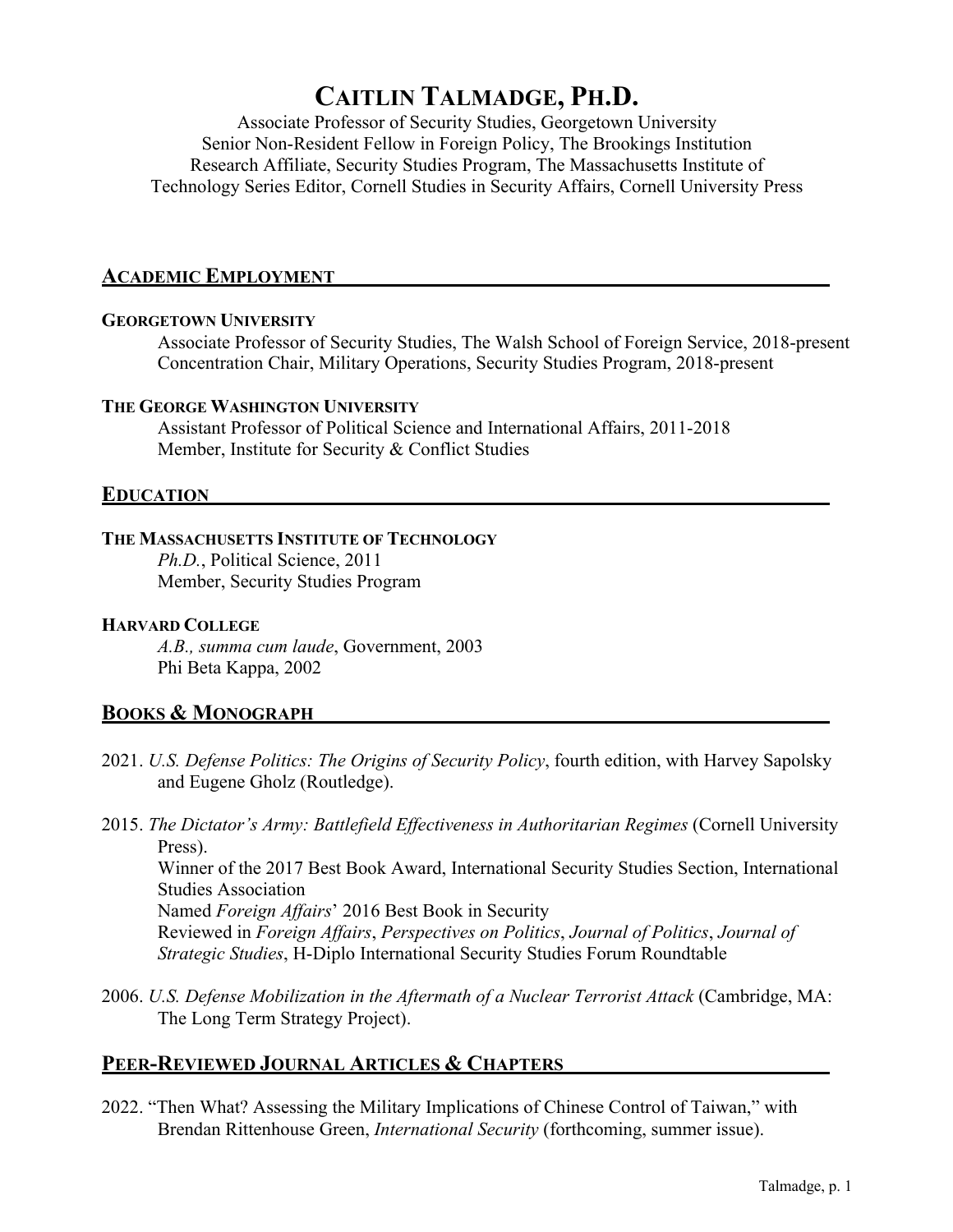- 2022. "Deterrence in the Emerging Nuclear Era," in *The Delicate Balance of Terror*, eds. Vipin Narang and Scott Sagan (Cornell University Press, forthcoming).
- 2021. "The U.S.-China Nuclear Relationship: Why Competition Is Likely to Intensify," in *Global China: Assessing China's Growing Role in the World*, eds., Tarun Chhabra, Rush Doshi, Ryan Haas, Emilie Kimball, (Washington, DC: Brookings Press).
- 2019. "Emerging Technology and Intra-war Escalation Risks: Evidence from the Cold War, Implications for Today," *Journal of Strategic Studies*, 42(6): 864-887.
	- Reprinted in: *Emerging Technologies and International Stability*, eds. Todd Sechser, Neil Narang, and Caitlin Talmadge (Routledge, forthcoming 2022).
- 2019. "Emerging Technologies and Strategic Stability," with Todd Sechser and Neil Narang, *Journal of Strategic Studies* 42(6): 727-735.
	- Reprinted in: *Emerging Technologies and International Stability*, eds. Todd Sechser, Neil Narang, and Caitlin Talmadge (Routledge, forthcoming 2022).
- 2018. "Civil-Military Pathologies and Defeat in War: Tests Using New Data," with Vipin Narang, *Journal of Conflict Resolution* 62(7): 1379-1405.
- 2017. "Would China Go Nuclear? Assessing the Risk of Chinese Nuclear Escalation in a Conventional War with the United States," *International Security* 40(4): 50-92.
- 2017. "Too Much of a Good Thing? Conventional Military Effectiveness and the Danger of Nuclear Escalation," in *The Sword's Other Edge: Trade-offs in Military Effectiveness*, ed. Daniel Reiter (Cambridge University Press).
- 2016. "Different Threats, Different Militaries: Explaining Organizational Practices in Authoritarian Armies," *Security Studies* 25(1), spring: 111-141.
- 2016. "The Future of U.S. Force Posture in the Gulf: The Case for a Residual Forward Presence," in *Crude Strategy: Rethinking the U.S. Military Commitment to Defend Persian Gulf Oil*, edited by Charles Glaser and Rose Kelanic (Georgetown University Press).
- 2016. "When War Helps Civil-Military Relations: Prolonged Interstate Conflict and the Reduced Risk of Coup Attempts," with Varun Piplani, *Journal of Conflict Resolution* 60(8): 1368- 1394.
- 2014. "Hegemony, Force Posture, and the Provision of Public Goods: The Once and Future Role of Outside Powers in Securing Persian Gulf Oil," with Joshua Rovner, *Security Studies* 23(3), fall: 548-581.
- 2013. "The Puzzle of Personalist Performance: Iraqi Battlefield Effectiveness in the Iran-Iraq War," *Security Studies* 22(2), spring: 180-221.
- 2008. "Closing Time: Assessing Possible Outcomes of U.S.-Iranian Conflict in the Strait of Hormuz," *International Security* 33(1), summer: 82-117.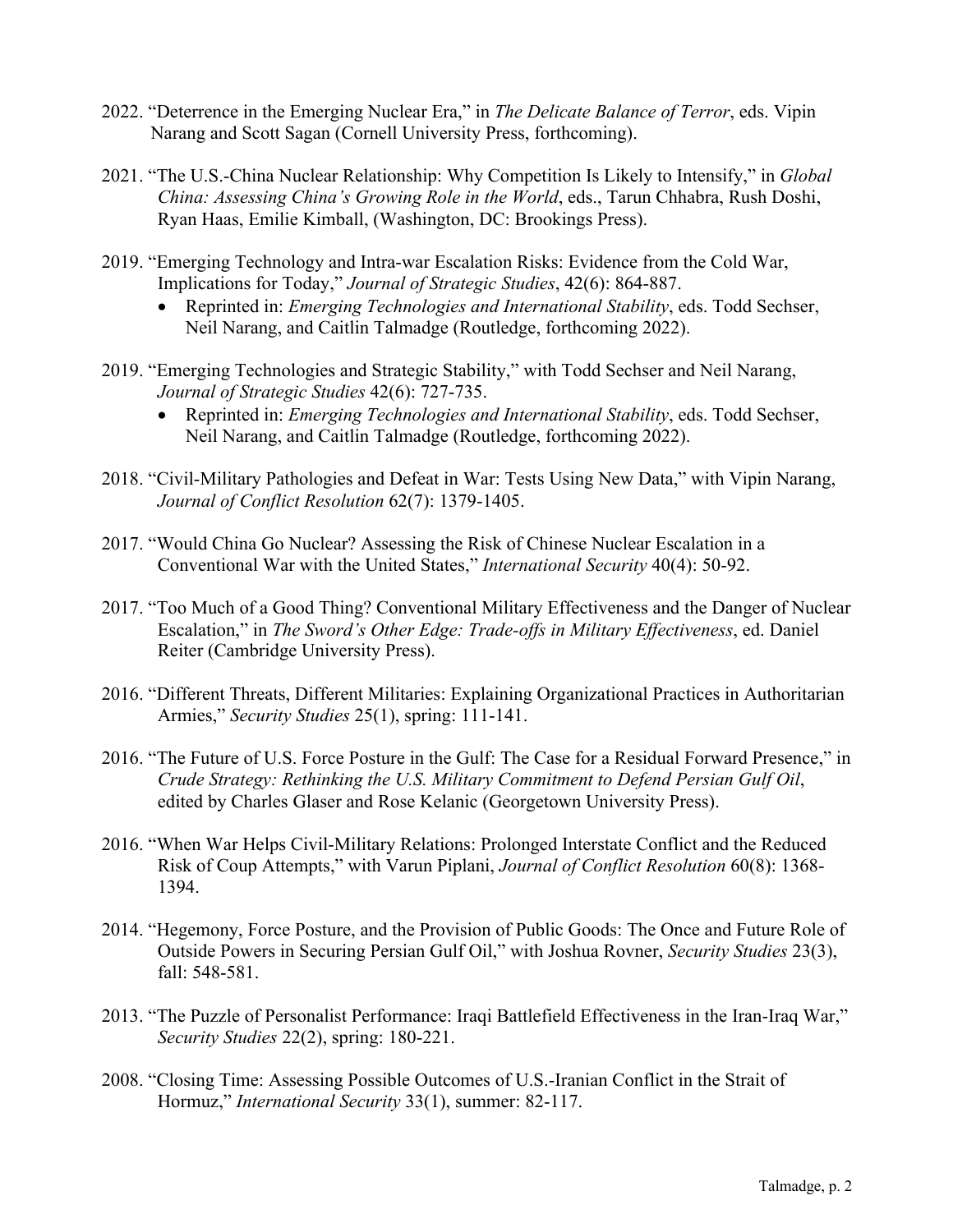2005. "Striking a Balance: the Lessons of U.S.-Russian Nuclear Materials Security Cooperation," *Non-Proliferation Review* 12(1): 1-35.

## **WORK IN PROGRESS**

- *Risky Business: Nuclear Escalation Dangers in World Politics*, with Brendan Rittenhouse Green, draft book manuscript.
- "When Actions Speak Louder than Words: Adversary Perceptions of Nuclear No First Use," with Vipin Narang and Lisa Michelini, under review.
- "The Meaning of China's Nuclear Modernization: What Three Theories of Nuclear Politics Can Tell Us," with Joshua Rovner, under review.
- "When the Strong Suffer What They Must: Asymmetric Alliances, Cohesion Costs, and Nuclear Escalation Risk," with Brendan Rittenhouse Green, draft paper.
- "The Causes and Consequences of Nuclear Command and Control," with Vipin Narang, research project.

## **ADDITIONAL SCHOLARLY WRITING**

- 2021. "Why China Wants More and Better Nukes," *Foreign Affairs Snapshot*, November 19, with Abraham Denmark.
- 2021. "Introduction to Roundtable Review of Brendan Green's *The Revolution that Failed: Nuclear Competition, Arms Control, and the Cold War*," H-Diplo Roundtable, November 9.
- 2021. "Don't Sink the Nuclear Submarine Deal: The Benefits of AUKUS Outweigh the Proliferation Risks," *Foreign Affairs Snapshot*, September 27.
- 2021. "The U.S.-China Nuclear Relationship: Growing Escalation Risks and Implications for the Future," Testimony to the U.S.-China Economic & Security Review Commission, June 10.
- 2021. "The Strategic Implications of Chinese Control of Taiwan," report to the Defense Threat Reduction Agency, May 31.
- 2020. "The Predictable Hazards of Unpredictability: Why Madman Behavior Doesn't Work," *The Washington Quarterly* (fall), with Samuel Seitz.
- 2018. "Beijing's Nuclear Option," *Foreign Affairs*, November/December.
- 2017. Review of Jasen Castillo, *Endurance and War: The National Sources of Military Cohesion*, H-Diplo Roundtable, January 3.
- 2016. Response to Reviews of *The Dictator's Army: Battlefield Effectiveness in Authoritarian Regimes*, H-Diplo Roundtable, July 18.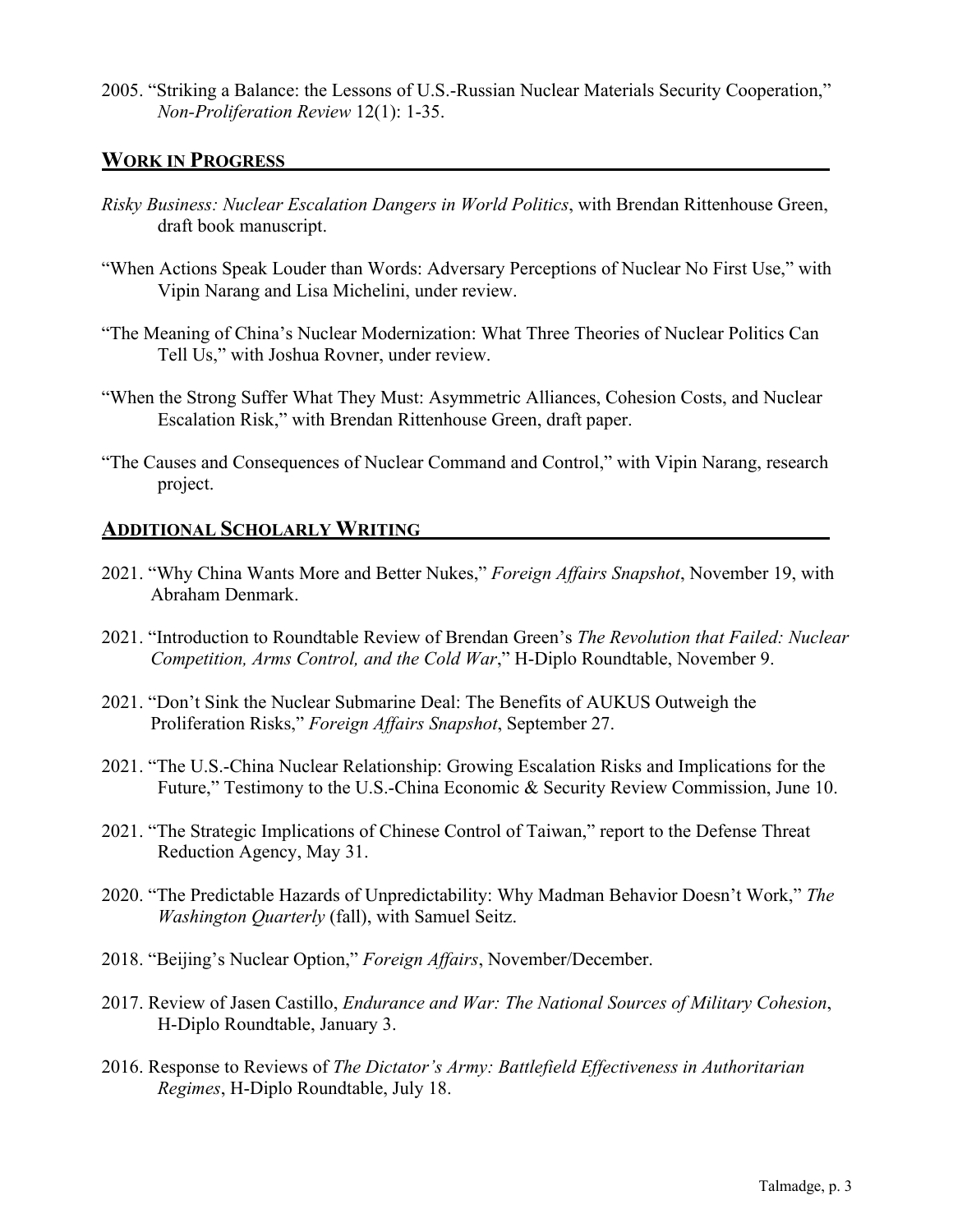- 2014. "Less Is More: The Future of the American Military in the Persian Gulf," *Washington Quarterly*, 37(3), with Joshua Rovner.
- 2009. "Costs and Difficulties of Blocking the Strait of Hormuz," correspondence with William D. O'Neil, *International Security* 33(3), winter: 182-88.
- 2007. "Deterring a Nuclear 9/11," *Washington Quarterly* 30(2): 21-34.
- 2006. "Transforming the Pentagon: McNamara, Rumsfeld, and the Politics of Change," *Breakthroughs* 15(1): 12-20.
- 2002. "The Restrained Hegemon: the Political Limits of U.S. Military Power," *Harvard International Review*, Fall 2002.

## **SELECTED POPULAR WRITING**

- 2022. "What Putin's Nuclear Threats Mean for the U.S.," *Wall Street Journal*, March 3.
- 2022. "The Ukraine Crisis Is Now a Nuclear Crisis," The Monkey Cage blog at the *Washington Post*, February 27.
- 2022. "Implications of Russia's invasion of Ukraine," post on Brookings blog, Order from Chaos, February 25.
- 2021. "Impressions and conclusions from President Biden's first international trip," post on Brookings blog, Order from Chaos, June 18.
- 2020. "The nomination of Gen. Lloyd Austin," post on Brookings blog, Order from Chaos, December 10.
- 2020. "Is Trump hurting the military? Using the military as a political prop may have these three consequences," The Monkey Cage blog at *The Washington Post*, with Elizabeth Saunders, Alice Hunt Friend, and Alex Downes, June 2.
- 2020. "The U.S.-Iran crisis has calmed down—but things won't ever go back to how they were before," The Monkey Cage blog at *The Washington Post*, with Christopher Clary, January 12.
- 2020. "Was it risky for the U.S. to take public responsibility for killing Soleimani?" The Monkey Cage blog at *The Washington Post*, January 3.
- 2019. "Are nuclear weapons keeping the India-Pakistan crisis from escalating—or making it more dangerous?" The Monkey Cage blog at *The Washington Post*, March 5.
- 2017. "Trump's Military Budget Minus a Plan," *New York Times* opinion/editorial, March 6.
- 2016. "Battlefield Effectiveness in Authoritarian Regimes: The Case of North Korea," proceedings of South Korean Army Research Institute Army Power Forum, Sogang University, June 21.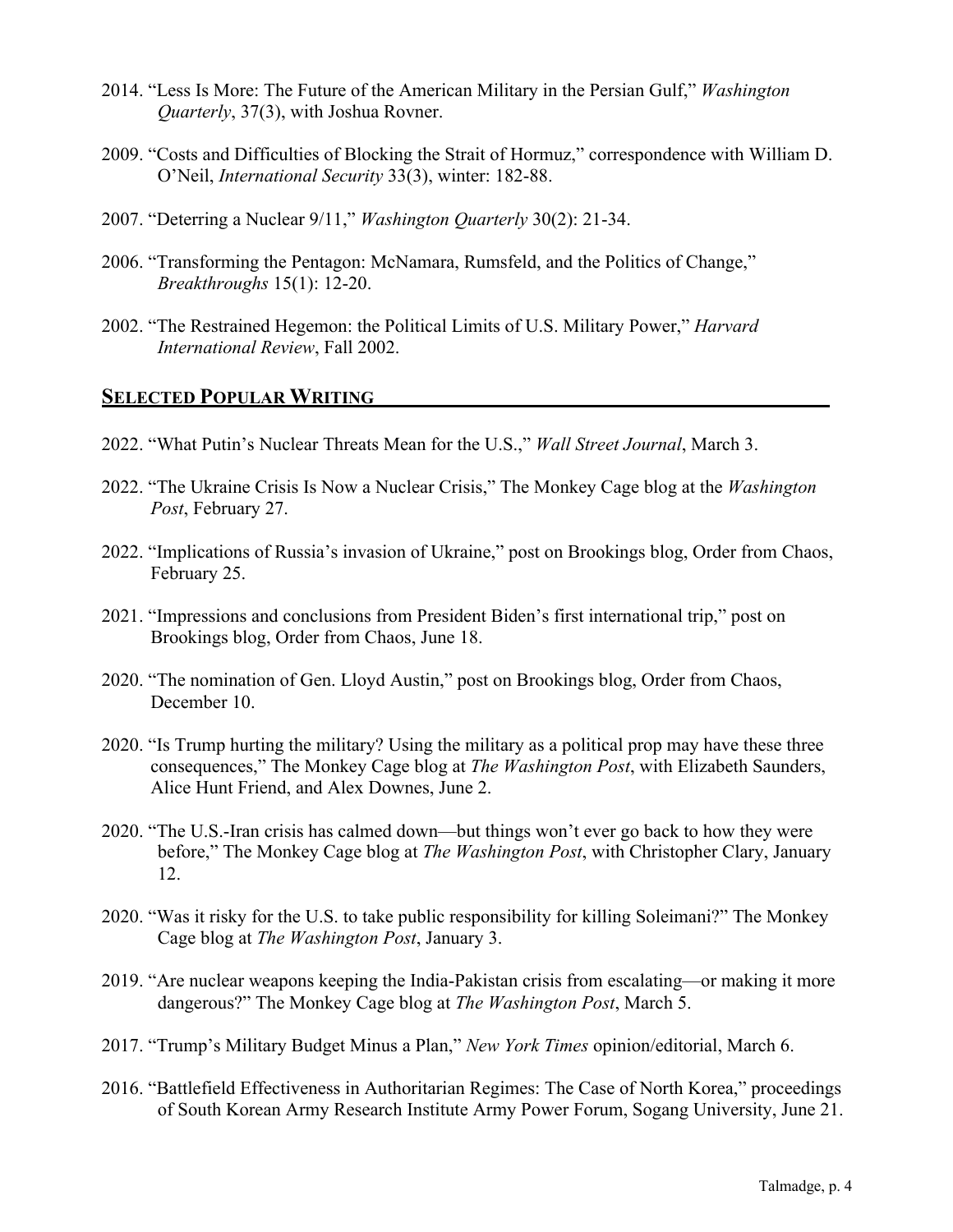- 2016. "Why Victory in Mosul Won't Solve America's Iraq Conundrum," Lawfare blog post, with Joshua Rovner, April 10.
- 2016. "Preventing Nuclear Escalation in U.S.-China Conflict," U.S.-China Nuclear Project Policy Brief, GW Institute for Security and Conflict Studies, February.
- 2015. "U.S. Perspectives on the Future of Asian Security," in *Next Generation Perspectives on the Future of Asian Security*, ed. Aaron Friedberg (Washington, DC: The German Marshall Fund Asia Policy Papers Series), with Zack Cooper, September 18.
- 2015. "Why the U.S. (Still) Can't Train the Iraqi Army," The Monkey Cage blog at the *Washington Post*, with Austin Long, September 22.
- 2015. "The U.S. Leaked Its War Plan in Iraq. Why?" The Monkey Cage blog at the *Washington Post*, with Joshua Rovner, February 27.
- 2014. "What Would a New U.S. Military Look Like?" *New York Times* Room for Debate, July 14.
- 2014. "Why the Iraqi Army Collapsed (and what can be done about it)," The Monkey Cage Blog at the *Washington Post*, with Keren Fraiman and Austin Long, June 13.
- 2013. "The U.S.-Japan Alliance in a Time of Transition," with Sheena Chestnut Greitens, German Marshall Fund Policy Brief, July.
- 2012. "Iran's Dangerous Bluster over the Strait of Hormuz," The Monkey Cage Blog at the *Washington Post*, January 5.
- 2011. "What Defense Cuts?" *Politico*, with Benjamin H. Friedman, Sept. 19.
- 2010. "Under the Radar Rapprochement: Turkey and Iraqi Kurds," *ForeignPolicy.Com*, with Mara Karlin, June 24.
- 2009. "Winning in Afghanistan: It's Not About Us," *Christian Science Monitor*, October 1.
- 2006. "War on Terror Bloats Defense Bill," *Seattle Post-Intelligencer*, October 4, with Benjamin Friedman.
- 2006. "The QDR: Pentagon Should Put Money Where Its Mouth Is," *Baltimore Sun*, February 10, with Benjamin Friedman.
- 2005. "Don't Count on Merkel to Defrost U.S.-German Relations," *European Voice*, September 1.

#### **FELLOWSHIPS, GRANTS, & AWARDS**

#### *External*

| 2022      | Kissinger Chair, Kluge Center, Library of Congress                     |
|-----------|------------------------------------------------------------------------|
| 2021-2    | Smith Richardson Foundation grant (with Brendan Green and Daryl Press) |
| 2020-2021 | Defense Threat Reduction Agency contract (with Brendan Green)          |
| 2017-2018 | Carnegie Corporation grant (with Todd Sechser and Neil Narang)         |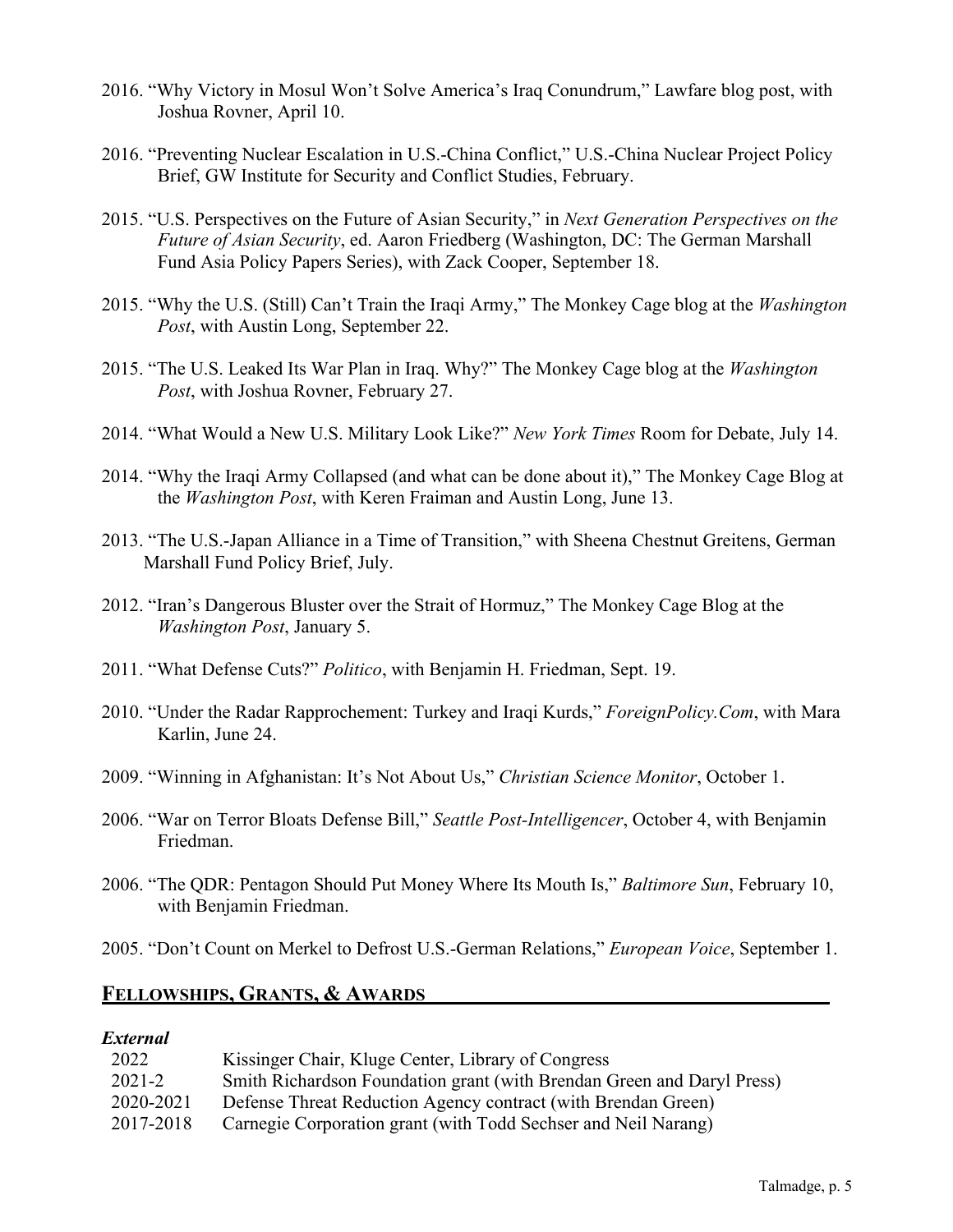| Smith Richardson Junior Faculty Fellow                                  |
|-------------------------------------------------------------------------|
| Carnegie Corporation grant (with GW colleagues)                         |
| Minerva Initiative grant, Department of Defense (with GW colleagues)    |
| Stanton Nuclear Security Fellow, The Council on Foreign Relations       |
| Carnegie Corporation grant (with GW colleagues)                         |
| APSA Centennial Center Visiting Scholar and Bryce Grant                 |
| Smith Richardson Foundation World Politics & Statecraft Fellow          |
| Brookings Pre-Doctoral Fellow in Foreign Policy Studies                 |
| Olin Institute Pre-doctoral Fellow                                      |
| German Marshall Fund Manfred Wörner Fellow                              |
|                                                                         |
| Georgetown University Senior Faculty Fellowship                         |
| GW Early Career Scholar Award                                           |
| <b>Elliott School Faculty Research Fund Grant</b>                       |
| GW Facilitating Fund Grant                                              |
| Policy Research Scholar, GW Institute of Public Policy                  |
| <b>Elliott School Faculty Research Fund Grant</b>                       |
| GW Institute for Security and Conflict Studies Grant                    |
| MIT Center for International Studies Grant for Summer Research          |
| MIT Center for International Studies Grant for Summer Research          |
| Harvard University Certificate of Distinction in Undergraduate Teaching |
| Harvard Institute of Politics Directors' Internship Grant               |
| John Harvard Scholarship                                                |
| Harvard College Detur Prize                                             |
|                                                                         |

# **INVITED TALKS & WORKSHOPS**

- 2022: Lincoln Laboratory (scheduled); Center for Strategic and International Studies, U.S.-U.K.- France Track 1.5 Nuclear Dialogue; (scheduled); Center for Strategic and International Studies, U.S.-Japan Track 2 Nuclear Dialogue (scheduled); Massachusetts Institute of Technology, Seminar XXI (scheduled); Massachusetts Institute of Technology, Frankel Seminar for Congress (scheduled); Carnegie Endowment for International Peace, Future of Arms Control; Princeton University, Center for International Security Studies; University of Virginia, Project on Strategic Stability Evaluation
- 2021: Sejong Institute, U.S.-South Korea-China Track 2 Nuclear Dialogue; Center for Strategic and International Studies, U.S.-Japan Track 2 Nuclear Dialogue; Massachusetts Institute of Technology, Seminar XXI; University of Oslo, Nuclear Project Seminar; Massachusetts Institute of Technology, Security Studies Program; University of Chicago, Workshop on International Politics; Texas A&M University, Bush School; U.S. Strategic Command, Deterrence Symposium; The Naval War College, Faculty Seminar; Lawrence Livermore National Laboratory, Center for Global Security Research; The Naval War College, Conference on the Maritime Strategy of the 1980s; Massachusetts Institute of Technology, Seminar XXI; Defense Threat Reduction Agency
- 2020: The RAND Corporation, Arroyo Center; American Academy of Arts and Sciences, Workshop on Future of Deterrence; Center for Strategic and International Studies, Track 2 Trilateral Nuclear Dialogue; Harvard University, Grand Strategy, Security, and Statecraft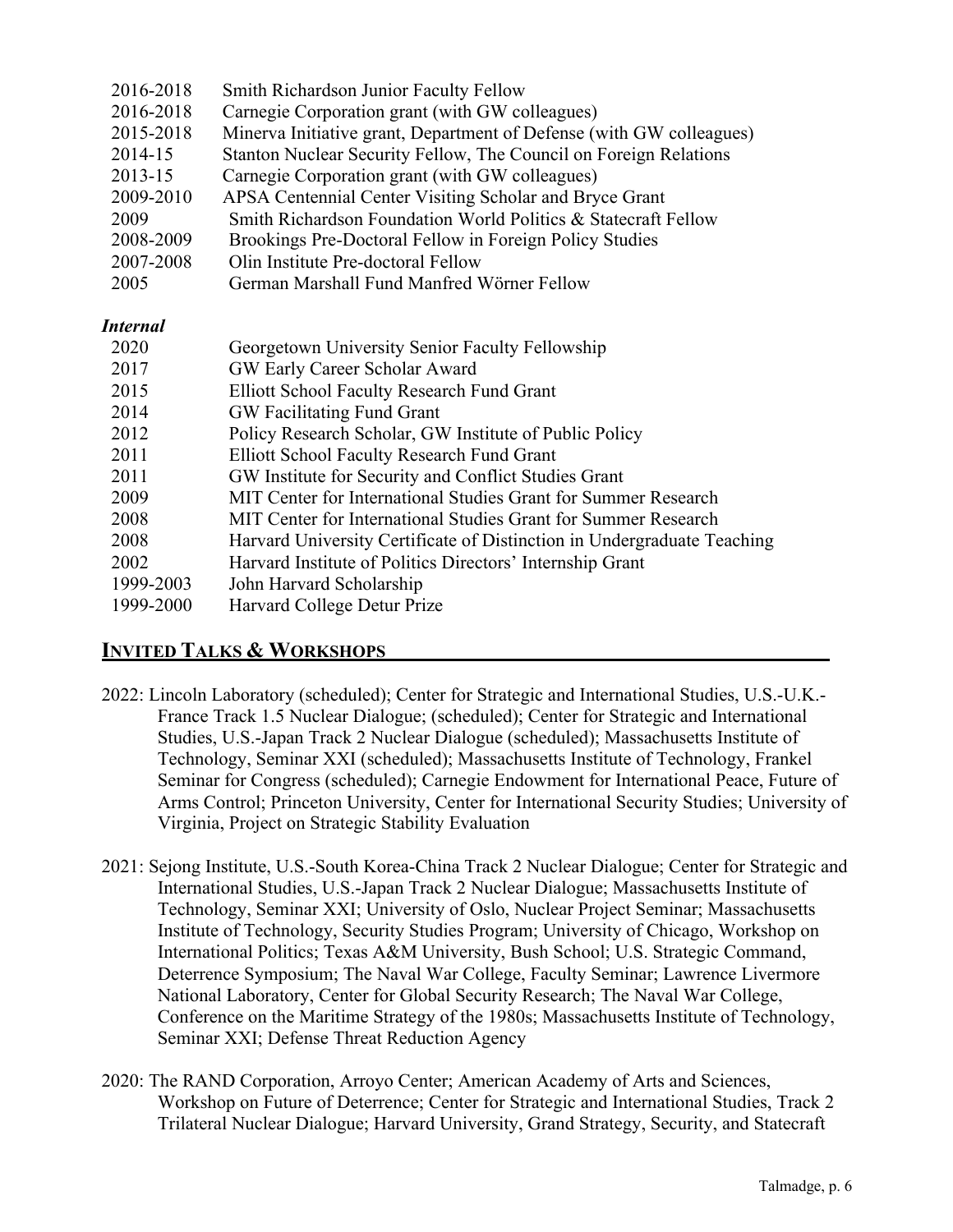Speaker Series; Harvard University, Project on Managing the Atom; Yale University, MacMillan International Relations Seminar Series

- 2019: George Washington University, Conference on Alliances in Asia; Stanford University, Center for International Security and Cooperation, Workshop on Future of Deterrence; Carnegie Endowment for International Peace, Workshop on U.S.-China Arms Control; U.S. Naval War College, Workshop on Contemporary Air Campaigns; Carnegie Endowment for International Peace, Panel on New Technologies and Nuclear Risk; University of Pennsylvania, Workshop on U.S.-China Relations; American Academy of Arts and Sciences, Workshop on Future of Deterrence; Council on Foreign Relations, Panel on Arms Races and Arms Control; Center for Strategic and International Studies, Project on Nuclear Issues; Georgetown University Security Studies Program, Conference on Nuclear Weapons; Wilson Center, U.S.-China Nuclear Roundtable
- 2018: University of Pennsylvania, Browne Center; Brookings Institution, Foreign Policy Roundtable; Massachusetts Institute of Technology Seminar XXI; Carnegie Endowment for International Peace, Workshop on Strategic Stability
- 2017: Massachusetts Institute of Technology Seminar XXI; Council on Foreign Relations, McCloy Roundtable on Setting the National Security Agenda; Massachusetts Institute of Technology Frankel Congressional Seminar on Nuclear Security; Carnegie International Nuclear Policy Conference
- 2016: Georgetown University, International Theory and Research Seminar; University of Chicago, Program on International Security Policy; National Intelligence Council, U.S. Department of State Analytic Exchange; Yale University, Conference on Conflict and Cooperation in the Nuclear Age; Sogang University of South Korea, Army Research Institute Army Power Forum; Georgia Institute of Technology and the University of Virginia, Project on Strategic Stability Evaluation, Workshop on Emerging Technologies; Council on Foreign Relations, Workshop on Oil Price Volatility; Northwestern University, Buffett Institute for Global Studies; Woodrow Wilson Center for Scholars, Kissinger Institute on China and the United States; Lawrence Livermore National Laboratory, Center for Strategic and International Studies, and Carnegie Endowment for International Peace, Workshop on U.S. Extended **Deterrence**
- 2015: Southern Methodist University, Tower Center for Political Studies; China Institute of International Studies, China-U.S. Young Scholars Dialogue; University of Maryland, Department of Government Doctoral Research Methods Seminar; Yale University, Workshop on Reconsidering the Role of Regime Type in International Relations; Massachusetts Institute of Technology Lincoln Laboratories, External Speaker Series; U.S. Strategic Command, Deterrence Symposium; Bruno Kessler Foundation, Workshop on Military Effectiveness
- 2014: U.S. Air War College, External Speaker Series
- 2013: Massachusetts Institute of Technology, Security Studies Program Speaker Series; Princeton University, Research Program in International Security; U.S. Naval War College, Current Strategy Forum; Williams College, Undergraduate Summer Foreign Policy Institute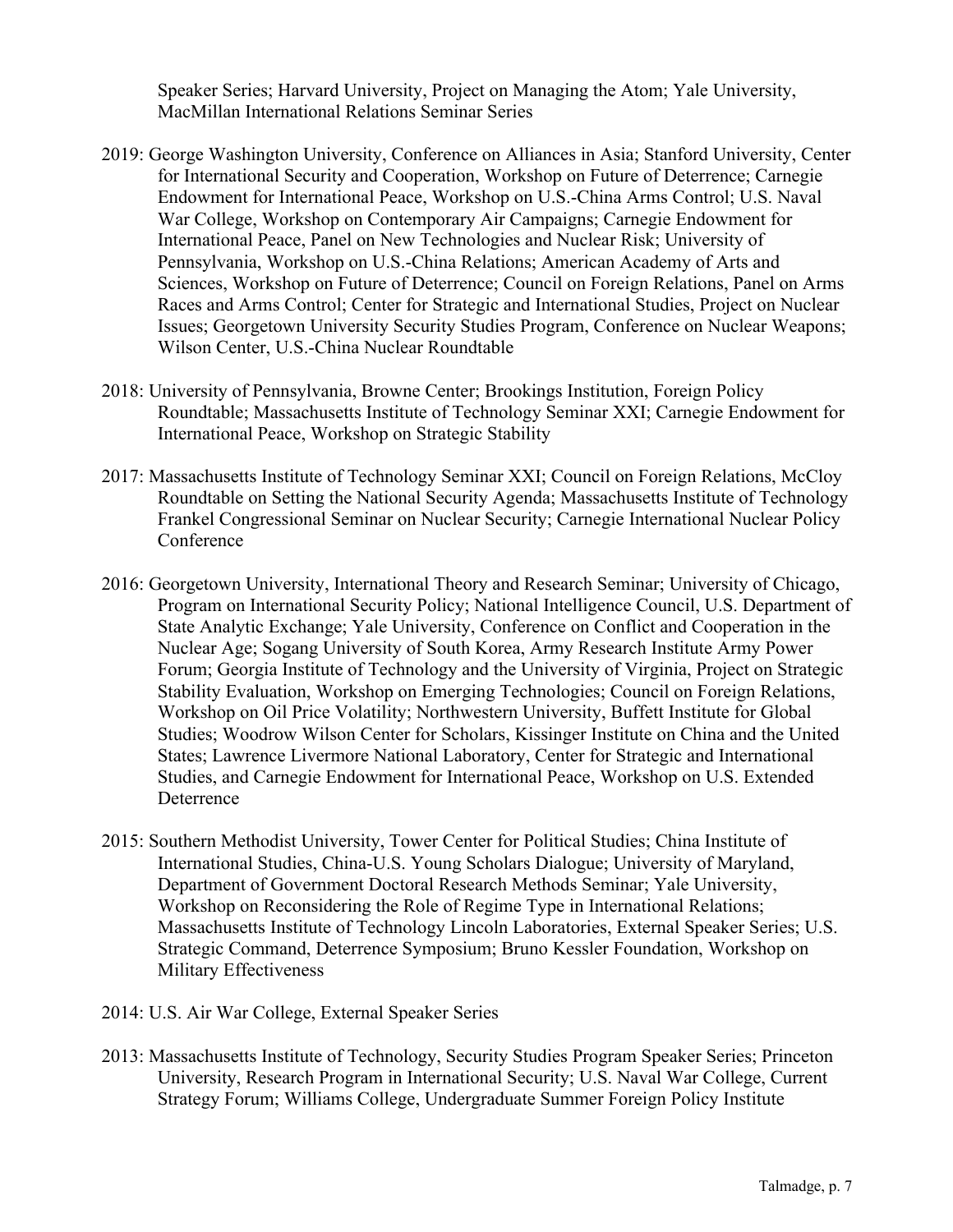- 2012: University of Chicago, Program on International Security Policy; University of Texas at Austin LBJ School of Public Affairs, Strauss Center Speaker Series; U.S. Chief of Naval Operations Strategic Studies Group; Duke University & the Triangle Institute for Security Studies, Conference on Civil-Military Relations
- 2009: Harvard University, National Security Studies Program; U.S. Department of Defense, Combatting Terrorism Fellowship Program

## **PROFESSIONAL SERVICE & ASSOCIATION**

- *Series Editor*, Cornell Studies in Security Affairs, Cornell University Press, 2021-present
- *Advisory Panelist,* Stanton Foundation Former Fellows Funding Project, 2021-present
- *Associate Editor*, *International Security*, 2020-present
- *Editorial Board Member*, *Journal of Strategic Studies* (2017-present), *Washington Quarterly* (2021 present)
- *Associate Editor*, International Security Studies Forum, H-Diplo, 2016-2022
- *Book Manuscript Workshops*, Yale University, September 2015; GW, September 2016, May 2018; Georgetown 2021; University of Pennsylvania 2021; Johns Hopkins SAIS 2022; University of California San Diego 2022 (scheduled)
- *Reviewer*, *American Political Science Review, International Security, International Organization, Security Studies, American Journal of Political Science, International Studies Quarterly, Journal of Conflict Resolution, Journal of Peace Research, Review of Policy Research, Terrorism and Political Violence, World Politics, Research & Politics, Journal of Global Security Studies, Journal of Strategic Studies*, The RAND Corporation
- *Member*, American Political Science Association, International Studies Association, The Council on Foreign Relations (Term), Women in International Security, Tobin Project, GW Nuclear Security Working Group, Center for a New American Security Next Generation National Security Leaders, American-Israeli Academic Exchange, German Marshall Fund Young Strategists Forum, Project 2049 Delegation to Taiwan, China-U.S. Young Scholars Dialogue
- *Media Appearances/Commentary*, CNN, MSNBC, C-SPAN, Good Morning America, *New York Times*, *Washington Post*, *Wall Street Journal, Financial Times, Guardian, Economist*, *Atlantic, Bloomberg News, Business Insider, Asia Times, Newsweek, Axios*, others

## **OTHER PROFESSIONAL EXPERIENCE**

- *Research Affiliate*, Security Studies Program, The Massachusetts Institute of Technology, 2020 present
- *Senior Non-Resident Fellow in Foreign Policy,* The Brookings Institution, 2018-present Research and write on national security topics, participate in public and private events.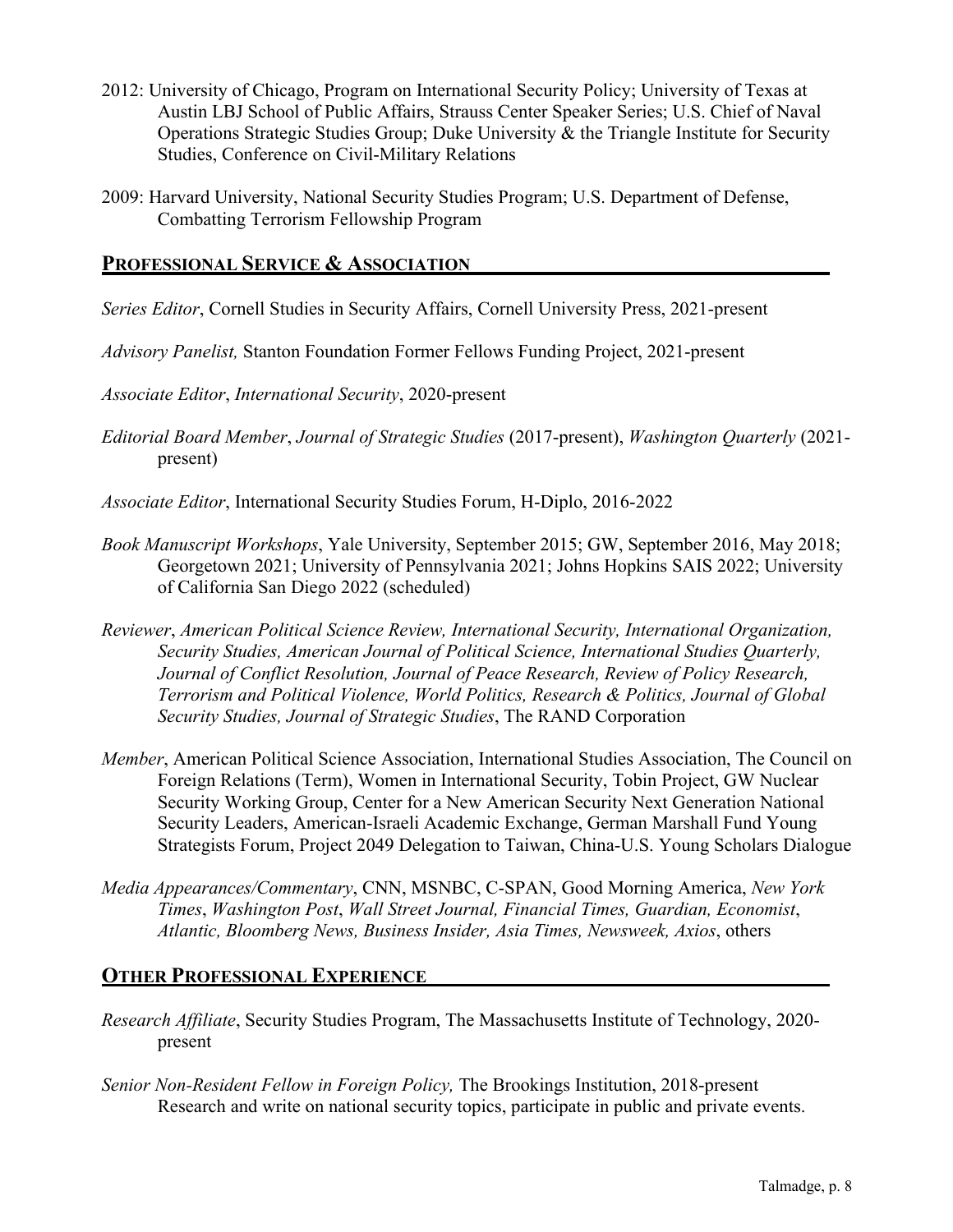- *Volunteer Foreign Policy Advisor,* Pete for America Campaign, May 2019-March 2020. Led campaign foreign policy advising on nuclear issues. Managed team of 10 experts to provide talking points, brief candidate, prepare for debates, assist with media, coordinate with other advisory teams.
- *Research Associate*, MIT Seminar XXI Program, 2009-2011 Designed curriculum for executive education program bringing social science research to senior national security professionals. Supervised by Professor Robert Art of Brandeis.
- *Research Assistant*, MIT Department of Political Science, 2004-2007 Conducted research and writing on U.S. military innovation, revolution in military affairs, defense acquisition for Professor Harvey Sapolsky and Professor Barry Posen.
- *Analyst*, The Long-Term Strategy Project, summer 2006 Produced monograph for Department of Defense.
- *Research Assistant*, The Center for Strategic and International Studies, 2003-2004 Conducted research and writing on nuclear and conventional defense issues for Senior Fellow Michèle Flournoy. Helped plan scenario-based nuclear terrorism exercise in Brussels.
- *Tutor*, various volunteer programs, Boston, MA, and Washington, DC, 1999-2001, 2003-2004, 2010.

Taught adults and children in local community each week in variety of subjects.

## **TEACHING**

GOVT 060: International Relations (Georgetown undergraduate)

SEST 732: Nuclear Deterrence (Georgetown masters)

SEST 500: Theory and Practice of Security (Georgetown masters)

PSC 1003: Introduction to International Relations (GW undergraduate)

IAFF 6160: Defense Policy and Program Analysis (GW masters)

IAFF 6186: Nuclear Security (GW masters)

PSC 8489: Military Effectiveness (GW doctoral)

SWAMOS: Summer Workshop on the Analysis of Military Operations and Strategy, Columbia and Cornell (20 graduate students and university faculty), annually 2014-present

# **ADVISING & UNIVERSITY SERVICE**

Georgetown doctoral committees: Cole Livieratos (2021)

Georgetown undergraduate thesis advising: David Bernstein (2021), Joe Fox (2021)